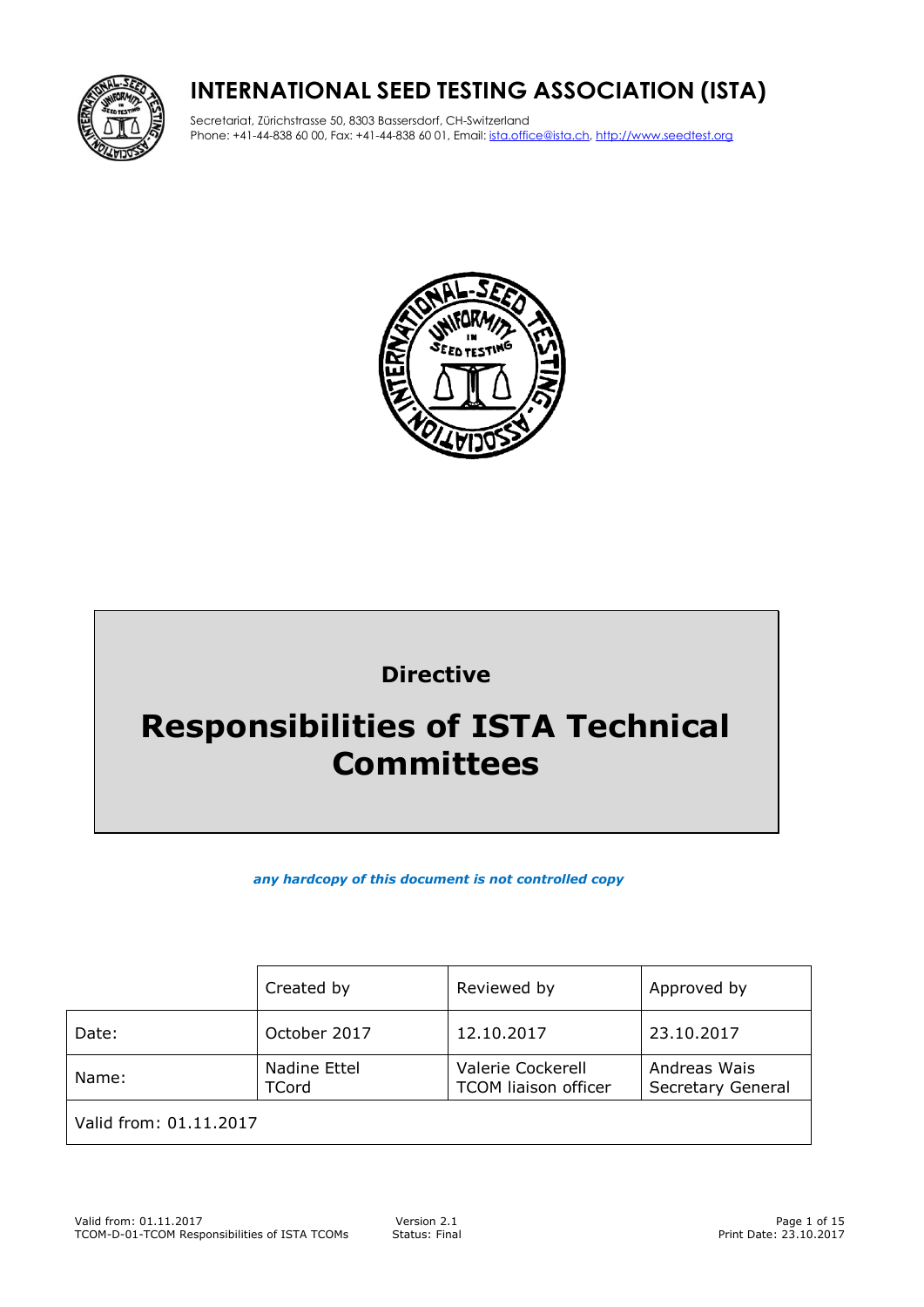# **SCOPE**

This document is aimed to clarify the tasks and responsibilities of ISTA Technical Committees. It also defines the Technical Committees' budget framework.

# **RELATED DOCUMENTS**

The Articles of the International Seed Testing Association (ISTA) TCOM-SOP-02 Rules Proposal Procedure TCOM-SOP-04 How to become an ISTA Technical Committee Member TCOM-F-01-AppFormTCOMmem TCOM-F-22-Application for Technical Committee Financial Support TCOM-P-02-Responsibilities for TCOM section of the ISTA website TCOM-P-01- ISTA Method Validation for Seed Testing TCOM-SOP-05 ISTA Method Validation Process Event-P-01-Organising ISTA Workshops TCOM-P-06-Terms of Reference SSAG TCOM-P-05-Terms of Reference Industry Advisory Group TCOM-P-04-Terms of Reference Wild Species Working Group TCOM-P-08-Terms of Reference Vegetable Seed Industry Advisory Group

# **ABBREVIATIONS**

ECOM – Executive Committee TCOM – Technical Committee TCord – TCOM Coordinator PT – Proficiency Test(s) WG – Working Group TF – Task Force EB SST - Editorial Board of Seed Science and Technology

In addition see TCOM abbreviations under "1. List of Technical Committees"

# **RESPONSIBILITY**

# **A. DEFINITIONS**

The Technical Committees (TCOMs) are standing committees, and are constituted through the Executive Committee (ECOM) following the Articles of the International Seed Testing Association (ISTA) Article 15 (c) (5) to perform a continuing function.

The TCOMs work under the responsibility of the ECOM as laid down in the ISTA Article 15 (c) (5).

The TCOMs are founded according to different fields of seed science, seed sampling and seed testing or of different activities within the Association, which gives the committee its name.

They fulfil all tasks laid down in the ISTA Article  $15$  (c) (5) in their specific field on technical and regulative aspects.

Rules of order and tasks of the TCOMs are defined in the following parts B, C, and D.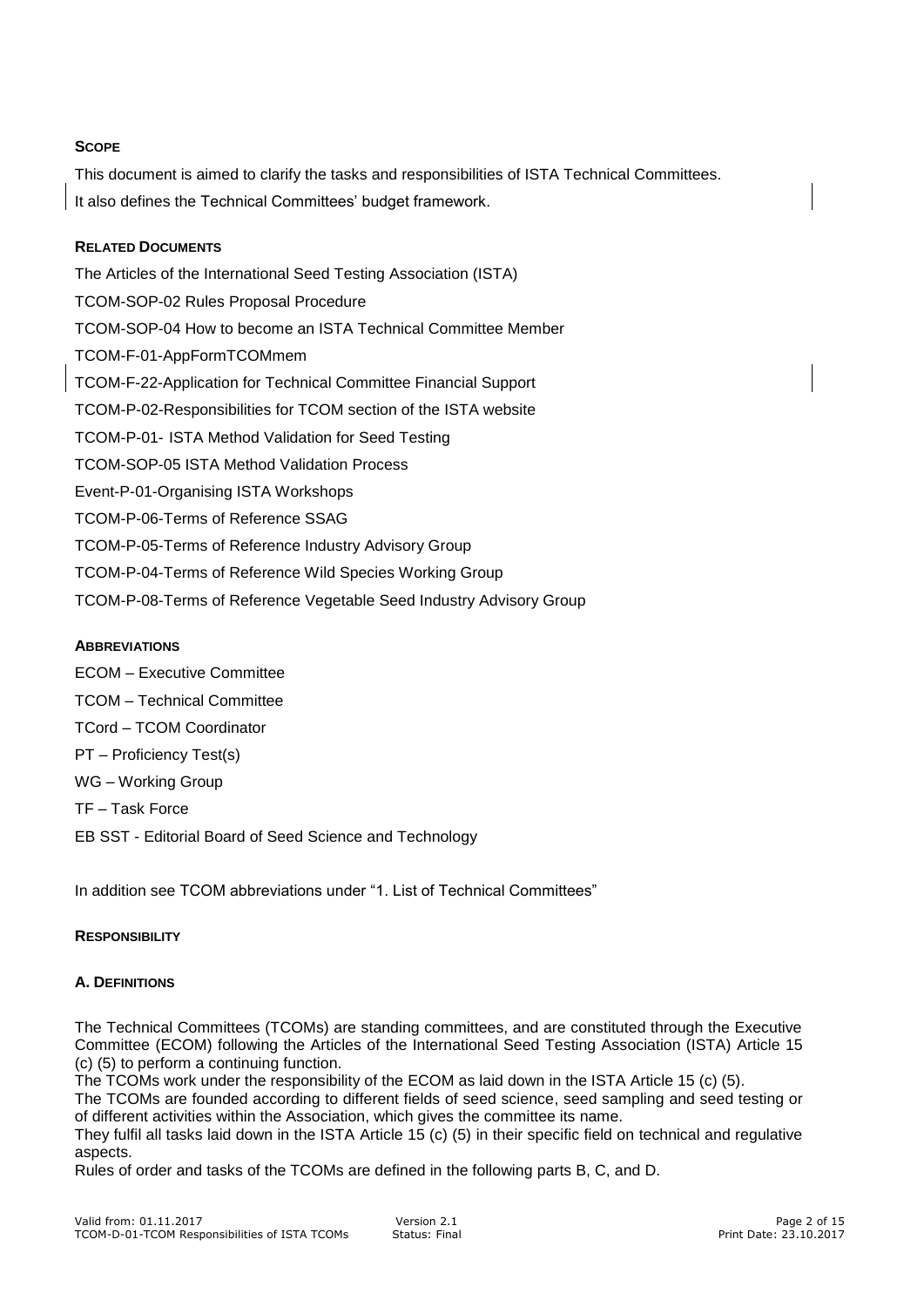The Editorial Board of Seed Science and Technology (EB SST) operates according to the Articles of the International Seed Testing Association (ISTA) Article 15 (c) (7) and consists of an appointed Chief Editor and a number of Associate Editors with different fields of expertise. The EB/the Chief Editor is responsible for the contents of Seed Science and Technology.

A Task Force (TF) has a defined set of objectives that ceases to exist once these objectives are achieved or considered obsolete.

A Working Group (WG) is a sub-group within one or more committees with a specific task. TFs and WGs may involve individuals that are not member of any existing committee but seek cooperation with ISTA and possibly also intend to join a committee as a member.

# **1. List of Technical Committees, Boards, Advisory Groups**

17 TCOMs, 1 Board, 1 Working Group and 3 Advisory Groups are constituted by the ISTA ECOM.

[Advanced Technologies Committee](http://www.seedtest.org/en/tcom-atc.html) (ATC) [Bulking and Sampling Committee](http://www.seedtest.org/en/tcom-bsc.html) (BSC) Editorial Board of Seed Science and Technology (EB SST) [Flower Seed Testing Committee](http://www.seedtest.org/en/tcom-fsc.html) (FSC) [Forest Tree and Shrub Seed Committee](http://www.seedtest.org/en/tcom-fts.html) (FTC) [Germination Committee](http://www.seedtest.org/en/tcom-ger.html) (GER) GMO Committee (GMO) [Moisture Committee](http://www.seedtest.org/en/tcom-moi.html) (MOI) [Nomenclature Committee \(](http://www.seedtest.org/en/tcom-nom.html)NOM) [Proficiency Test Committee](http://www.seedtest.org/en/tcom-ptc.html) (PTC) [Purity Committee \(PUR\)](http://www.seedtest.org/en/tcom-pur.html)  [Rules Committee](http://www.seedtest.org/en/tcom-rul.html) (RUL) [Seed Health Committee](http://www.seedtest.org/en/tcom-shc.html) (SHC) [Seed Storage Committee](http://www.seedtest.org/en/tcom-sto.html) (STO) [Statistics Committee](http://www.seedtest.org/en/tcom-sta.html) (STA) [Tetrazolium](http://www.seedtest.org/en/tcom-tez.html) Committee (TEZ) [Variety Committee](http://www.seedtest.org/en/tcom-var.html) (VAR) [Vigour Committee](http://www.seedtest.org/en/tcom-vig.html) (VIG) Seed Science Advisory Group (SSAG) Seed Industry Advisory Group (SIAG) Wild Species Working Group (WSWG) Vegetable Seed Industry Advisory Group (VSIAG)

#### **B. Rules of Order**

*(Part B. applies for the following TCOMs: Advanced Technologies Committee, Bulking and Sampling Committee, Flower Seed Committee, Forest Tree and Shrub Seed Committee, Germination Committee, [GMO Committee, M](http://www.seedtest.org/en/tcom-gmo.html)oisture Committee, Nomenclature Committee, Purity Committee, Seed Health Committee, Seed Storage Committee, Statistics Committee, Tetrazolium Committee, Variety Committee, Vigour Committee)*

#### **1. Composition of Technical Committees**

#### **Members**

The TCOM shall consist of the Chair, the Vice-Chair and a maximum of 13 members.

All members are engaged in the science or practice of seed sampling and testing and shall be specialists on the particular subjects of the committee.

The TCOM should consist of specialists from different regions of the world whenever possible.

Personal members, associate members or employees of a member laboratory receive priority to become a committee member.

A guideline "How to become an ISTA TCOM Member" is available on the ISTA website: www.seedtest.org.

### **Nomination of Chair, Vice-Chair and Members**

The Chair shall be a personal member, an associate member or an employee of a member laboratory whenever possible.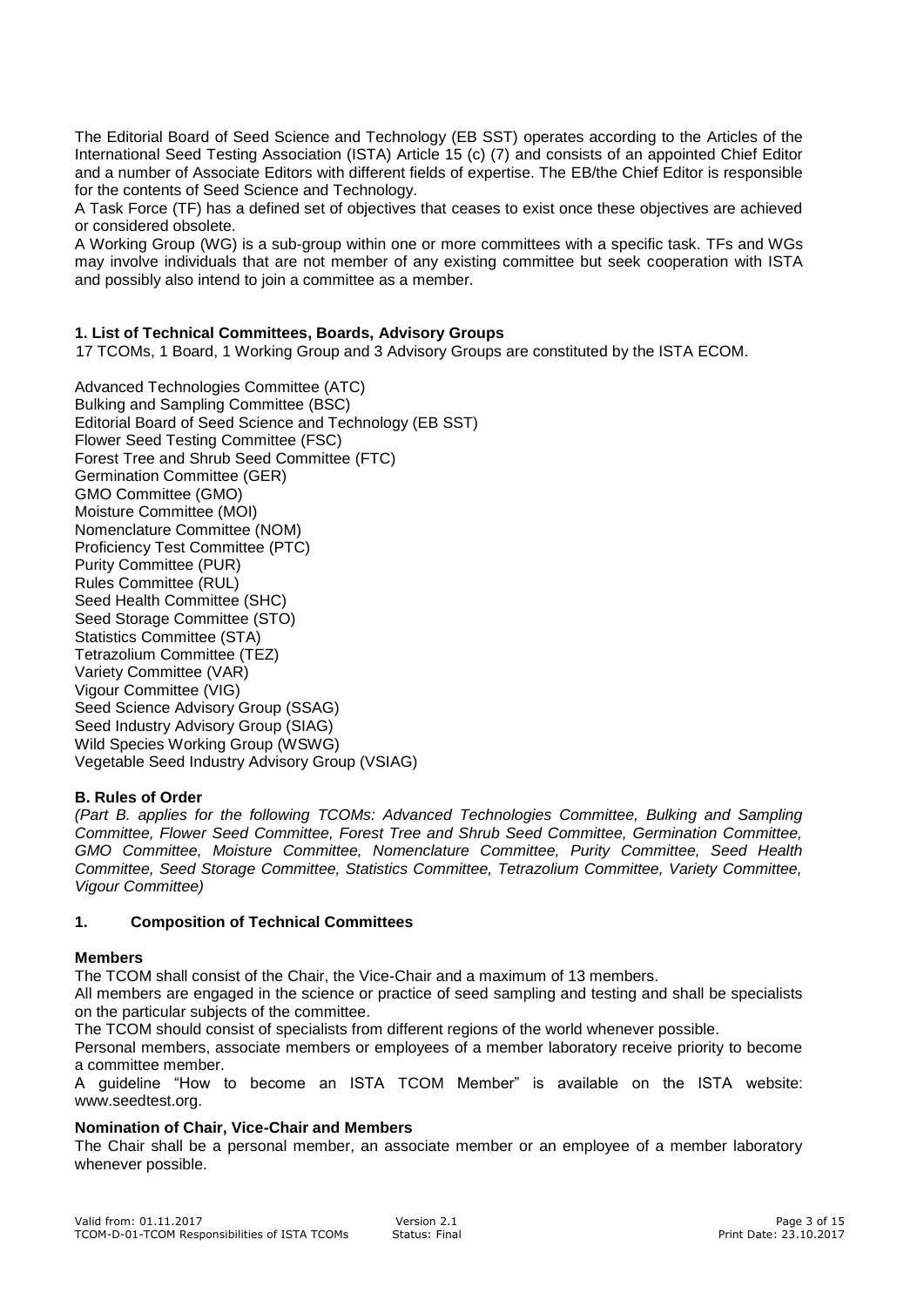The tenure of office of the Chair shall be from the adjournment of the Ordinary Meeting at which he/she was appointed to the adjournment of the ordinary meeting held in the third year after the appointment (i.e. three years). A Chair can be reappointed for further terms.

Whenever possible, the Chair shall be proposed by the committee and thereafter approved by the ECOM at their February meeting prior the Congress. Eligible for the nomination are the current Chair or the Vice-Chair. In case that the current Chair or the Vice-Chair is not available, another member can be proposed and approved as a Chair. If no current member of the committee is available, the Chair shall be proposed by the ECOM and approved by the committee.

A new Vice-Chair will be appointed by the Chair and approved by the committee and thereafter approved by the ECOM at their February meeting prior to the congress to take effect after the congress.

Other members of the committee are nominated and approved in accordance with "How to become an ISTA TCOM Member" by the Chair and approved by the ECOM. A TCOM member is appointed for the three year period.

If the Chair or Vice-Chair cannot sit on the committee for the whole period, replacement shall follow the principles for the nomination of the Chair.

# **2. Responsibilities of Chair, Vice-Chair and Technical Committee Members**

The Chair, the Vice-Chair and the TCOM members should follow the Code of Ethics of ISTA.

# **Responsibilities of the Chair**

The TCOM Chair has the overall responsibility for the TCOM and manages its activities contained in the TCOM Working Programme (Terms of Reference) by

- developing a succession plan for the following triennium, and as a contingency during the current triennium, that should be communicated to the ISTA ECOM through the committee's ECOM liaison, in cooperation with the Vice-Chair
- steering the committee and prioritising work areas
- ensuring that TCOM's terms of reference fulfil the requirements of the ISTA Strategy
- leading the creation of the working programme
- encouraging scientific work, seed science and technology
- recommending appointment or replacement of committee members to the ECOM, after the approval by voting within the TCOM
- establishing WGs and appointing leaders for these groups to deal with specific technical projects
- presenting oral and written reports of the committee's activities to the membership (yearly)
- appointing a member as co-ordinator and contact person for updating the TCOM website
- keeping the ECOM, the Secretary General and the TCOM Coordinator informed on the main subject discussed within the TCOM

In case of an inactive member or other circumstances concerning the conduct of a TCOM member, the TCOM Chair may advise the ECOM who, if they agree, will ask the Secretary General for advice on appropriate actions to be taken.

At the end of the triennium, the Chair and Vice-Chair will evaluate members to determine who should continue and who should retire from the committee.

#### **Responsibilities of the Vice-Chair**

The Vice-Chair actively co-operates with the Chair. The Vice-Chair shall take over the Chair of the TCOM, if needed during the three year period.

#### **Responsibilities of a Member**

A Technical Committee member participates in discussions and votes taking place in the committee. He/she also supports actively the work of the Technical Committee and its objectives by:

• answering technical queries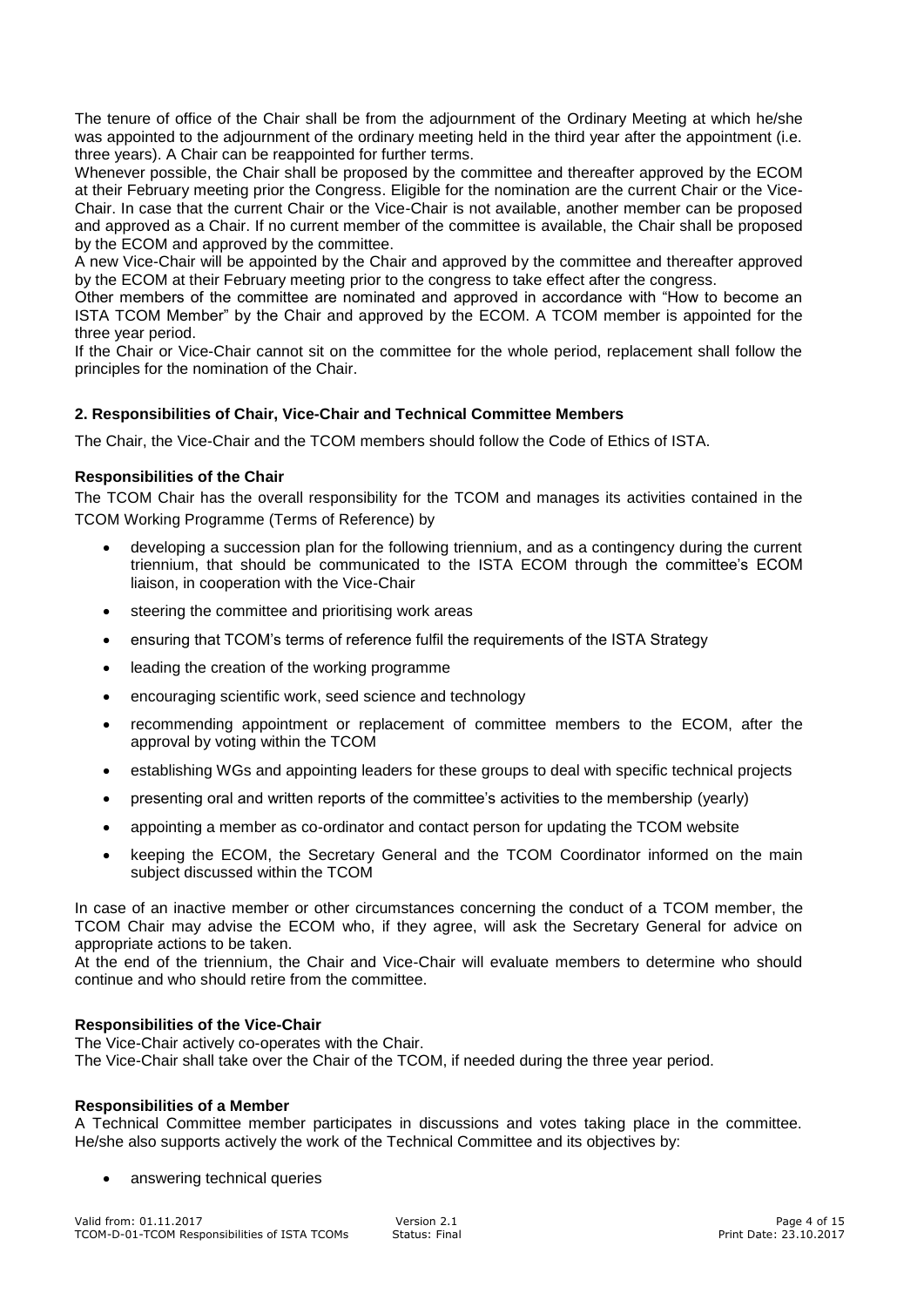- taking part in validation studies (organizing validation studies)
- contributing to at least one project or WG
- co-ordinating the work of a WG
- suggesting new activities to be taken on board by the Technical Committee

An active member participates in:

- committee discussions (at least 75%);
- committee votes (at least 75%); and
- at least one project.

A non-active member does not fulfil these requirements.

#### **Voting within Technical Committees**

Vote are required within the Technical Committee before Rules Proposals are forwarded to the Rules Committee, for Validation Reports and to appoint new members. Voting on other issues like annual reports and work plans may also be necessary.

Voting within the committee is conducted by correspondence (usually e-mail), and two-thirds of the committee members must participate. If fewer than two-thirds of the committee participate then the decision cannot be accepted because the committee was not quorate. 'Participation' in this context means to vote 'yes' or 'no' or to 'abstain'. Committee members who fail to reply cannot be included in the process.

Decisions on all proposals put to the vote are by simple majority; a simple majority is a majority of one or more 'yes' or 'no' votes (abstentions are not included). If the number of 'yes' and 'no' votes are equal, the Chair has the casting vote.

Example:

A committee has 15 members:

If 10 or more members participate, then the committee is quorate; if only nine participate, the committee is not quorate and no decision can be made.

If 11 of the 15 members have participated, with six voting 'yes', four voting 'no', and one 'abstaining'. The proposal is accepted because there were more 'yes' votes than 'no' votes.

The TCOM Chair should keep records of any voting that takes place i.e number of members voting and their responses to ensure that the information is available if requested. At the Secretariat, the records of voting within committees are archived by the TCord who should be copied into all e-mails relating to committee votes.

# **3. Technical Committee Working Programme and Progress Report**

# **Working Programme**

The ECOM develops a document with strategic priorities, which should be understood as a recommendation for the Committees concerned (see the flow chart below).

The Technical Committees makes use of this strategic document to prepare the Working Programme. The Working Programme is prepared by each committee by evaluating the current situation in the committee related area worldwide, taking into account the resources available and the needs of the stakeholders. The working programme is established for a period of three years. Major changes should be made in

consultation with the ECOM and documented in annual progress reports.

Inter-technical-committee projects are discussed between the Technical Committee Chairs. A lead committee and a responsible member of this committee is nominated.

The Working Programme is approved by the ECOM.

Guidance on how to prepare the working programme is given in the form TCOM Working Programme and Progress Report Annex 1.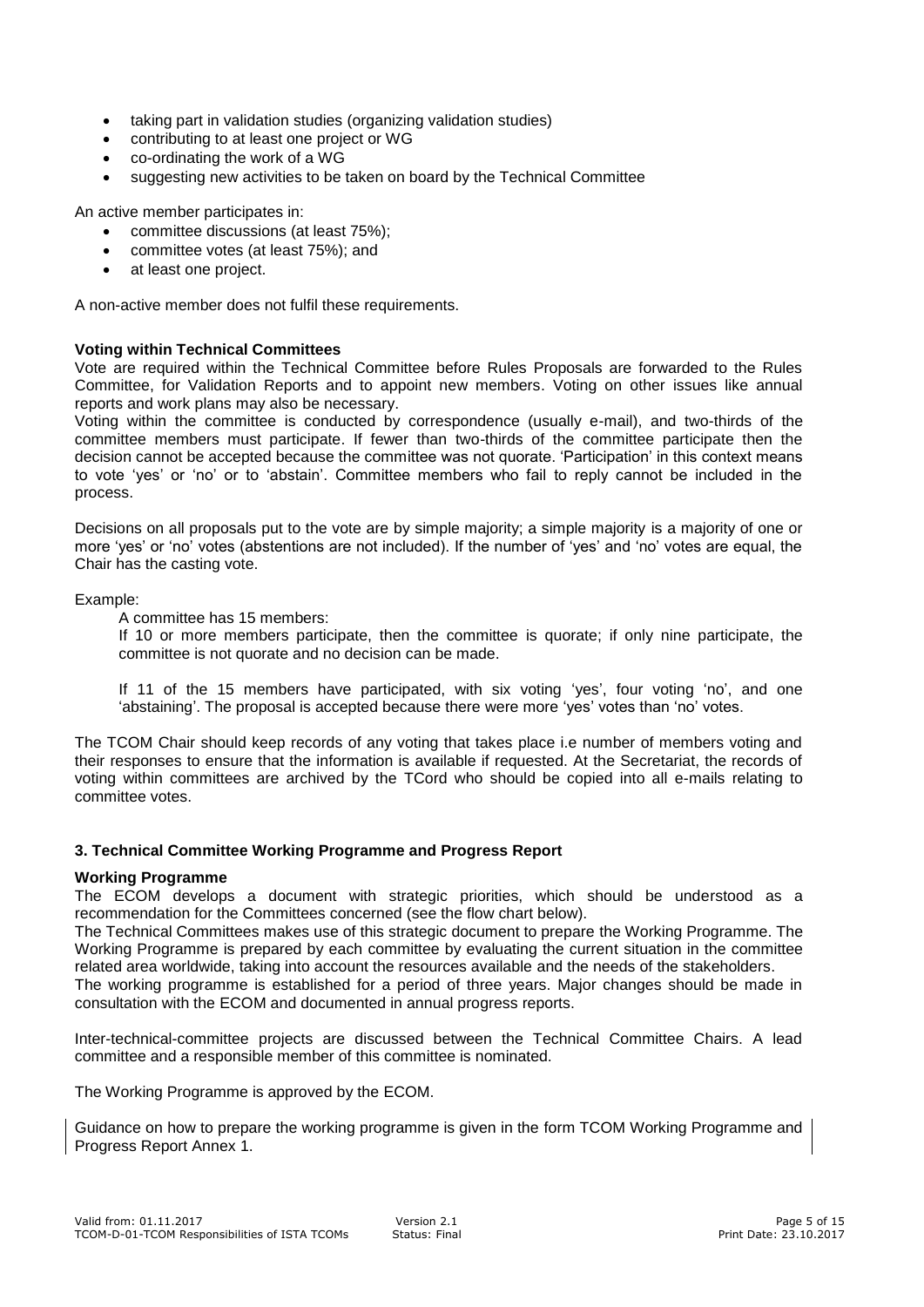

# Technical Committee Working Programme - Information Flow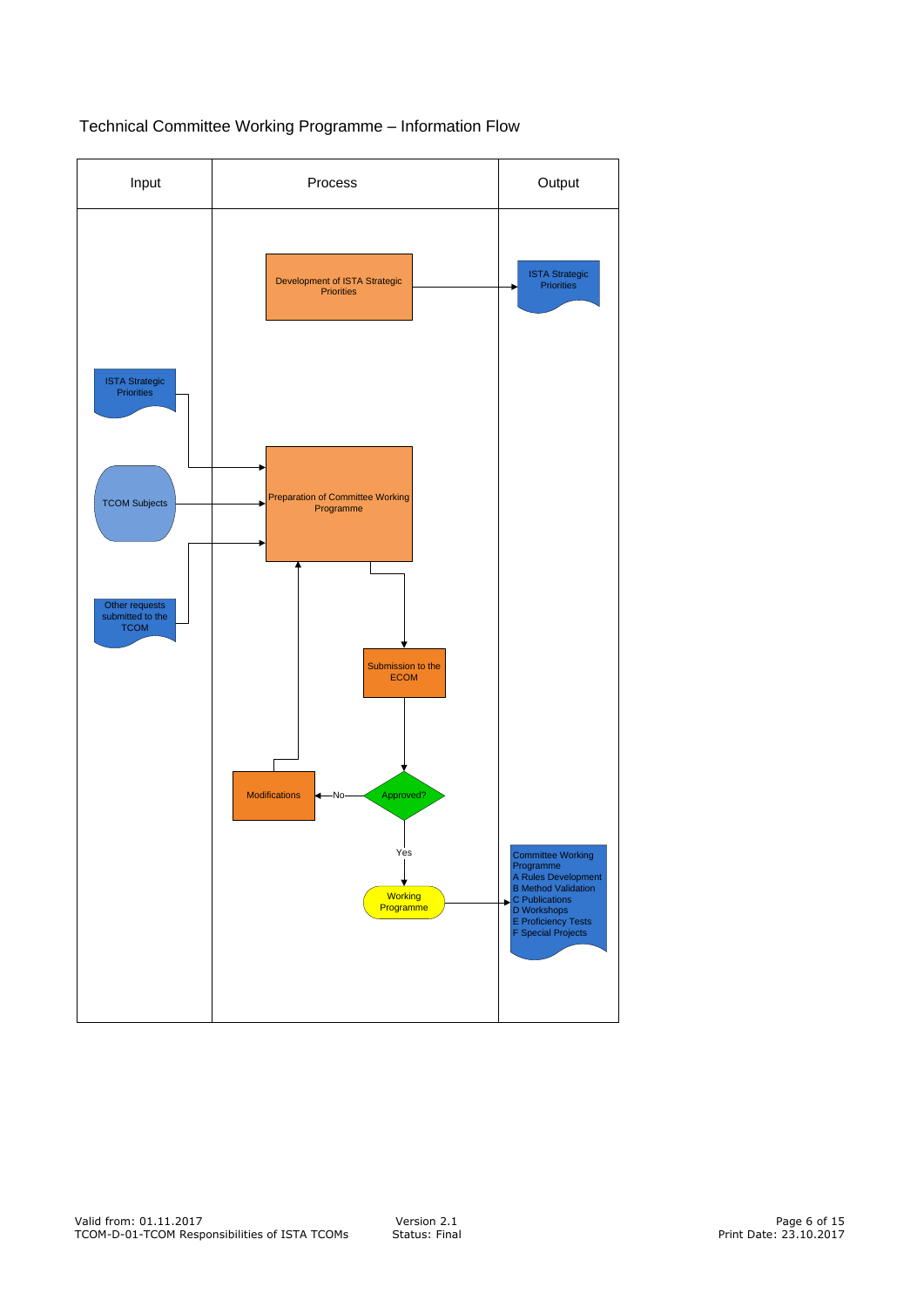# **Progress Report**

The Progress Report is the record of the committee work for the last calendar year. It is presented to the ECOM at the beginning of the following year and published in the Annual Report in order to inform the ISTA Membership, and stakeholders about the progress, problems, final results and conclusions reached during the last year. The Progress Report reflects the development of the projects described in the Working Programme and the routine tasks fulfilled by the committees (see Annex 1).

#### **4. Communication between the TCOMs, ECOM and Secretariat**

The ECOM nominates individual ECOM Members as liaison officer for each TCOM in order to have an immediate link to the ECOM and to improve the communication between the ECOM and the TCOMs. The interaction between the TCOM and ECOM member should be a two-way flow of information. New ECOM contact persons are appointed at the first meeting of the new ECOM which is immediately after the congress and TCOM Chairs are informed as soon as possible. The ECOM member should be copied in to important TCOM issues, e. g. voting. To ensure an archive is maintained the TCord should be copied in to e-mails on at least key Committee decisions.

#### **C. Tasks**

*(Part C. applies for the following TCOMs: Bulking and Sampling Committee, Flower Seed Committee, Forest Tree and Shrub Seed Committee, Germination Committee, [GMO Committee,](http://www.seedtest.org/en/tcom-gmo.html) Moisture Committee, Purity Committee, Seed Health Committee, Tetrazolium Committee, Variety Committee, Vigour Committee)*

#### **1. Method Validation and Rules Development**

The Technical Committee is responsible for the development and validation of methods and submission of Rules Proposals for the *International Rules for Seed Testing* (Rules). The TCOM ensures that Rules Proposals for introducing new methods or species and Rules changes are technically and scientifically valid and applicable in routine testing of a seed testing laboratory and a sampling entity. .

Guidelines for the preparation of a method validation report and the procedures for its submission and evaluation are set out in the documents 'ISTA Method Validation for Seed Testing', 'ISTA Method Validation Process SOP' and 'Rules Proposal Procedure'*.*

# **2. Training and Education**

#### **Organisation of training activities**

The TCOM provides various educational events, activities and training tools (e. g. videos, documents, presentations, pictures, etc. ) in order to ensure the uniform application of the Rules and also to keep analysts in seed testing laboratories informed about new methods and technologies in the area of seed science and technology.

The committee members act as organisers and/or lecturers.

The committee should when possible organise at least one event per triennium and more if possible as a result of invitations to hold a workshop or the availability of funding. The committee should co-ordinate actions with the Secretariat and ECOM.

Directions on the organisation of educational events and workshops are given in the 'Guidelines for Organising ISTA Workshops'*.* When TCOMs are organising workshops, seminars, symposia and/or other events and/or projects, they must liaise with other TCOMs with an interest in the topic.

#### **Develop and review Rules accompanying publications (Handbooks) and training publications on specific seed testing topics**

Accompanying publications to the *International Rules for Seed Testing* are handbooks and these refer usually to one specific chapter of the Rules or species group. They explain in detail techniques and relevant topics in seed sampling and testing methodology. The Handbooks also have the objective of giving guidance on the interpretation of the ISTA Rules. Handbooks are not limited to Rules methods and species and aim to provide background and guidance regarding other tests and their development.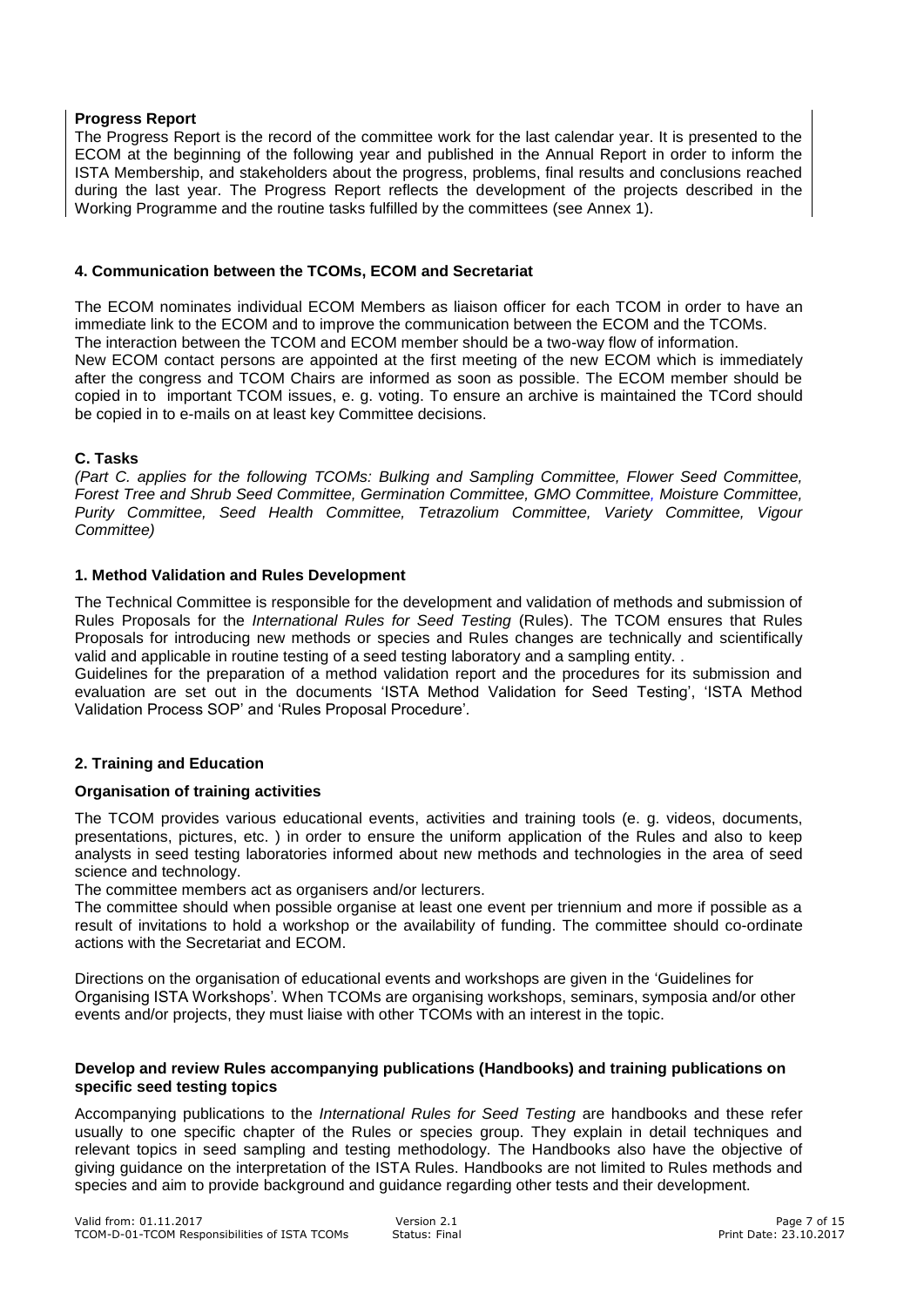Other training publications (e.g. training course proceedings) are not intended to accompany the *International Rules for Seed Testing*.

The Handbooks and the other training publications should be applicable to the improvement of knowledge and training of laboratory staff.

The scientific and technical responsibility lies with the TCOM Chair, with the Secretariat providing guidance and assistance on format and other editorial matters.

To ensure the quality of Handbooks the TCOM shall keep them up-to-date by

ensuring they conform with the Rules;

evaluating new scientific developments to ensure that Handbooks include appropriate, up-to-date methods

suggesting new publications or withdrawal of outdated publications to the ECOM.

The development, the review and the publication of accompanying publications to the Rules shall be approved by the ECOM.

# **3. Proficiency Test Programme**

The TCOM runs its own PTs or assists the PT Committee and the ISTA Secretariat in conducting PTs by

establishing PTs on methods;

giving advice and expertise on the organisation and content of PT tests; and

giving advice and guidance on the evaluation of the results and queries from participants at the request of the PTC

#### **4. Exchange of information**

The TCOM is responsible for exchanging information in its technical field by

organising workshops, seminars, or symposia

discussing within the committee

responding to requests related to its technical field(s)

providing articles for STI

providing information and updating information on the ISTA website

# **D. Tasks of Committees not covered in part B and C**

# **Seed Storage Committee**

The Seed Storage Committee characterizes and maximizes seed storage in horticulture, crop and forestry species, and their wild relatives, so that their sustainable use in trade is enhanced. This is also implemented by developing and amending guidelines on the storage of seeds.

## **Nomenclature Committee**

The Nomenclature Committee establishes and updates the ISTA Stabilised List of Plant Names. It coordinates the correctness of the ISTA Rules in co-operation with the Rules Committee in this respect. It provides a record of the ISTA List of Stabilized Plant Names to the ISTA Secretariat for its publication and provides advice in nomenclatural issues.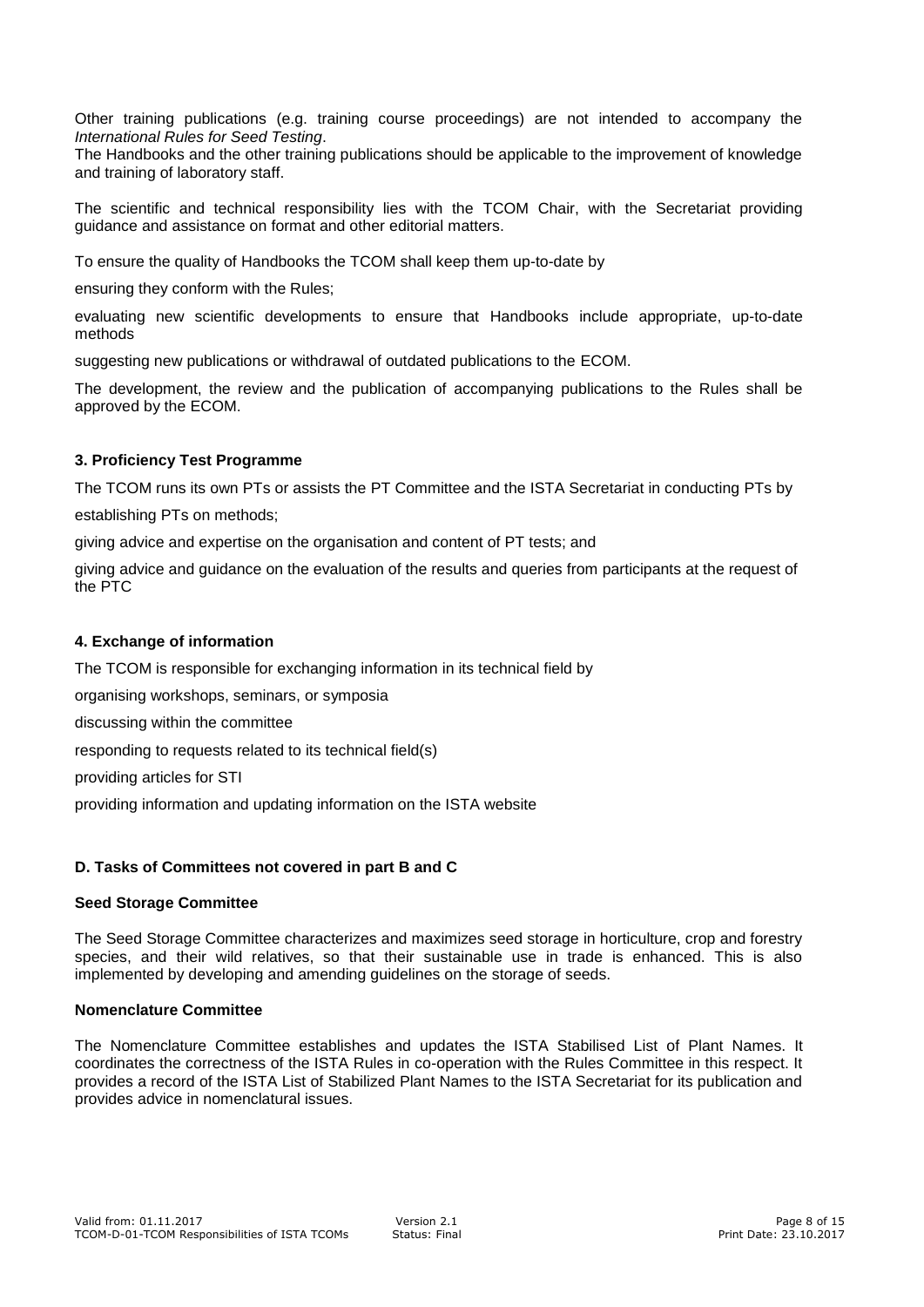# **Statistics Committee**

The Statistics Committee carries out statistics projects and develops statistical tools to be applied in seed testing. It supports the other Committees in different activities, such as method validation and the PT programme.

The Statistics Committee organizes training activities.

#### **Advanced Technologies Committee**

The Advanced Technologies Committee is appointed to identify and evaluate emerging technologies of relevance to ISTA members and stakeholders. The Committees works in close collaboration with the relevant TCOM and then communicates findings on promising technologies to Members and TCOMs that might have an interest.

#### **Rules Committee**

The committee members are the Chairs of all ISTA TCOMs and the EB. The Chair is appointed by the ECOM. As ex-officio member the Chair of the AOSA Rules Committee and the Honorary Past President as well as the Immediate Past President are included in all mailings.

The Chair edits the Rules proposals and, through the committee's members, ensures consistency and consultation within all TCOMs.

The Rules Committee members vote on all Rules proposals and provide comments. The vote and comments assist the Chair in preparing the final set of proposals to be put before the membership.

#### **Editorial Board**

The Chair of the EB acts as Chief Editor of Seed Science and Technology and appoints co-editors that are approved by the ECOM.

#### **Proficiency Test Committee**

The PT Committee defines the PT Programme Plan. It consist of PT Leaders, i.e. individuals who volunteer to procure seed material and prepare samples for at least one PT round in the three year period between two congresses. The committee also provides advice to other TCOMs in setting up particular test rounds (e.g. seed health or variety testing) or components to regular PT rounds. With exception of the GMO, Seed Health and Variety PT, the PT Committee coordinates and administers all PT activities. The Chair is appointed by the ECOM.

#### **Seed Science Advisory Group**

The Seed Science Advisory Group (SSAG) is made up of active applied seed scientists. The Advisory Group consists of up to 10 people. The appointed members of the SSAG are the Chief Editor of Seed Science and Technology, ISTA Seed Symposium Convenor, ISTA Honorary Life Member Alison Powell and the ISTA Secretary General. The ISTA President is an ex Officio member. An ECOM representative is appointed for the SSAG. Neither the ISTA President nor the ECOM representative is included in the membership count. The Chair, Vice-Chair and members of the SSAG in addition to those appointed, are elected under the same terms as the ISTA TCOMs. The group also consults with experts in fields outside their own expertise when needed.

The aim of this Advisory Group is to provide a link between fundamental research and the use of that research to meet the needs of ISTA members. This includes identifying fundamental research results that have applicability to ISTA, and facilitating collaboration between the researcher and the end user. Further details are described in the Terms of References of the Advisory Group.

# **Seed Industry Advisory Group**

The objectives of the Industry Advisory Group are to provide a link between the Association and industry needs, including but not limited to technical challenges and research needs. This will be achieved by:

1. The Advisory Group bringing their needs to the attention of the appropriate fora within the Association such as the ECOM, TCOMs and the Secretariat. In liaison with these fora proposals to address these needs will be developed.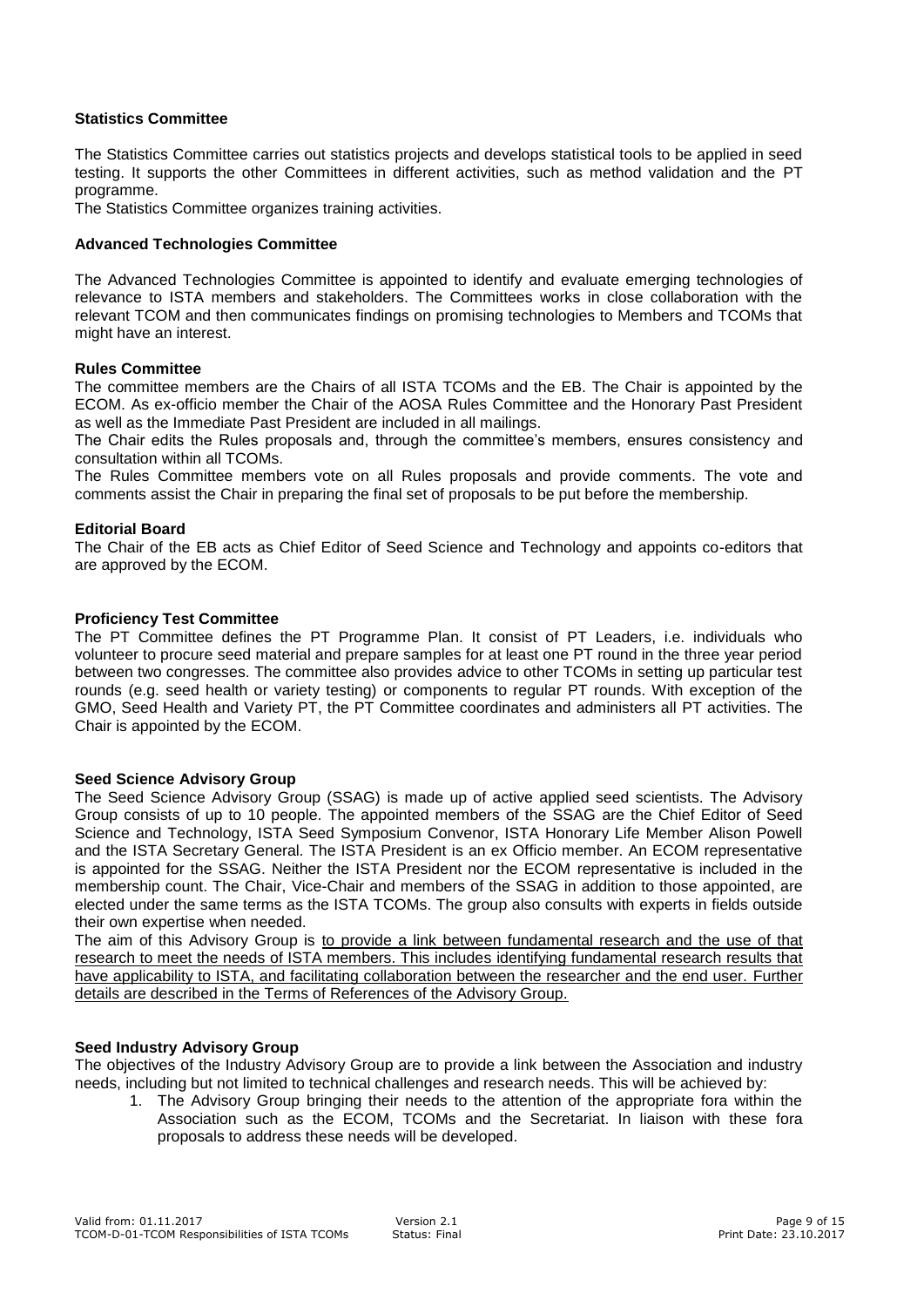2. The Advisory Group advising on ISTA aims and objectives from an industry perspective during the development of responses and proposals to address the needs of the industry and where necessary liaise with the organisations requesting that the need be addressed.

All members need to be approved by the ECOM and the number of members shall not exceed 15. The first 8 Industry Members automatically have a place on the Group but subject to ECOM approval. Subsequent members will require nomination. Any member of the Advisory Group has to be nominated by, and represent an ISTA industry member company. A representative of the International Seed Federation (ISF) is a member of the advisory, and is counted within the 15 members. The ISTA President is an ex-officio member of the Advisory. An ECOM liaison officer is also appointed to the Advisory Group by the ECOM. Neither the President nor the ECOM liaison officer is counted in the 15 members. The first eight members of the Advisory Group (excluding the ISF nominee) are coming from the first eight industry members subject to approval of the Executive. Thereafter the process of application for membership to the Advisory, the selection of a Chair, and Vice-Chair, will be the same as those ISTA TCOMs, as specified in the documents "TCOM-SOP-04-How to become TCOM member" and "TCOM Responsibilities of ISTA TCOMs".

The Chair of the Advisory Group reports to the ECOM and ISTA membership on its activities as for ISTA TCOMs but the form of the reporting differs reflecting the different objectives of the Advisory Group compared with the TCOMs.

# **Wild Species Working Group**

The Wild Species Working Group is a collaboration between ISTA, AOSA, SCST and the Royal Botanic Gardens, Kew.

Actions of the Working Group:

- 1. To develop a list of priority species to be included in the guidelines and the tests needed for each of these species.
- 2. To collect existing methods used by seed analysis laboratories and seed banks and, where applicable, use these to develop standardised guidelines for viability (using tetrazolium), germination (including recommendations for alleviating dormancy), purity and moisture content assessment of seed of wild species. Guidelines could be standardised by peer comparisons between the organisations involved.
- 3. To collate the guidelines in a wild species handbook with an introductory chapter followed by working sheets for each species, genus or group of species.
- 4. To provide recognition for the guidelines when used to assess seed quality by including "tested according to ISTA/AOSA/SCST/Kew guidelines" on test reports.

# **Vegetable Seed Industry Advisory Group**

The objective of the Vegetable Seed Industry Advisory Group is to identify existing options, challenges, opportunities and alternatives to current vegetable seed sampling and testing methodologies and provide the ECOM with a prioritized set of corresponding recommendations. Means:

- The members of the WG will need to cover/support their own expenses
- ISTA provides the same support as for Technical Committees: TCOM coordination, web conferences facilities.
- The annual TCOM financial support does not apply to this WG.

# **E. ISTA Technical Committee budget framework**

# **Who does it apply to?**

This framework applies to the following TCOMs: ATC, BSC, FSC, FTC, GER, GMO, MOI, NOM, PUR, PTC, RUL, SHC, STO, STA, TEZ, VAR and VIG; and, the Wild Species Working Group and the Seed Science Advisory Group.

This framework does not apply to the Editorial Board of Seed Science and Technology, Seed Industry Advisory Group, or the Vegetable Seed Industry Advisory Group.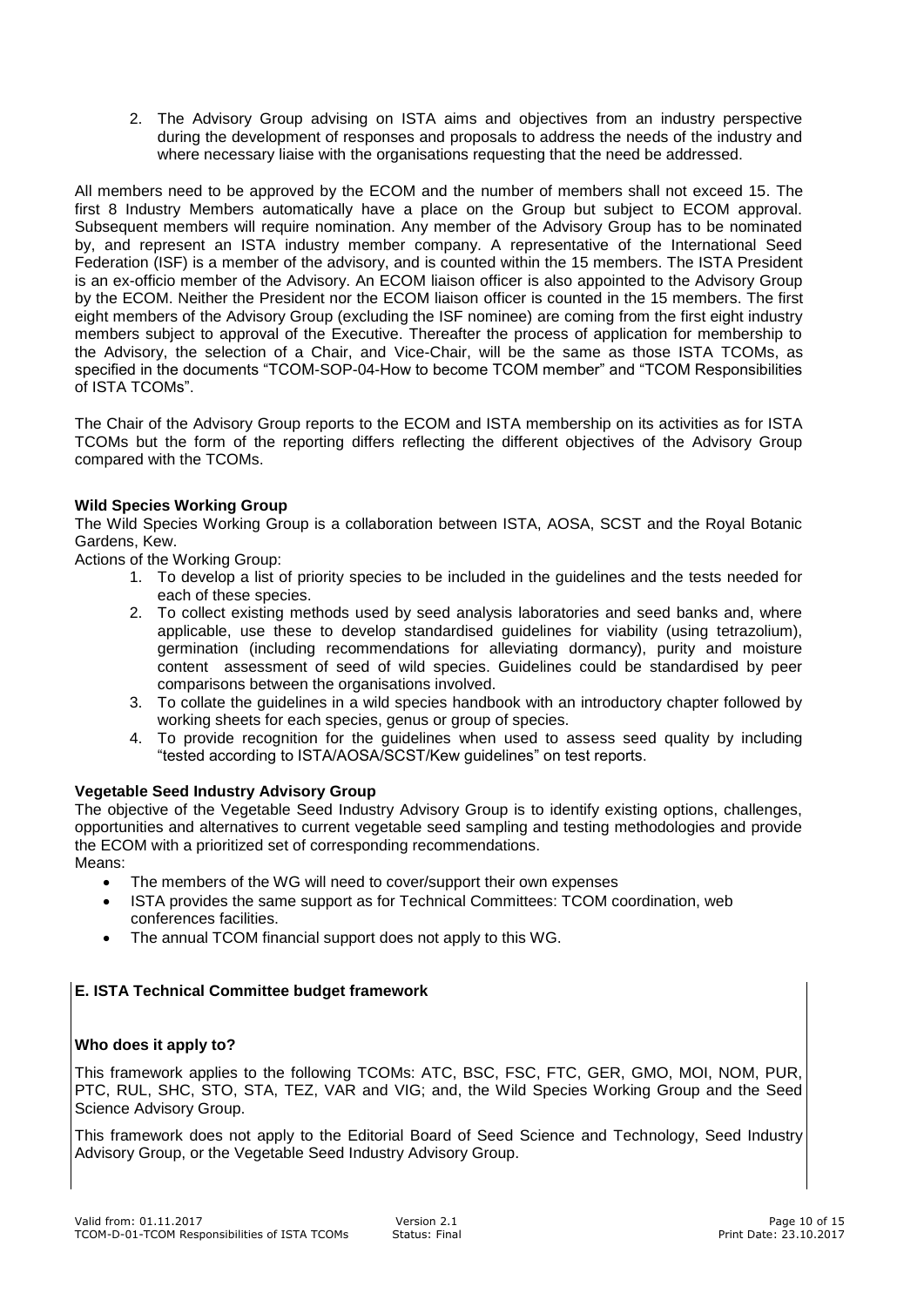# **Purpose**

The purpose of this framework is to allow TCOM's more flexibility in how they spend money allocated to them from the ISTA budget and any surplus from Committee planned events (e.g. workshops), and remove the need to gain ECOM approval.

# **TCOM Budget**

**Within scope**: Each 1 January TCOM funding of 3000CHF if included in the provisional budget for that year are made available to the TCOM; plus any surplus money from an ISTA workshop, training course or other meeting e.g. seminar organised by a TCOM or held jointly with other TCOM's.

**Out of scope**: any other income (income from sources outside of those mentioned as within scope). Other income must be approved by the ECOM.

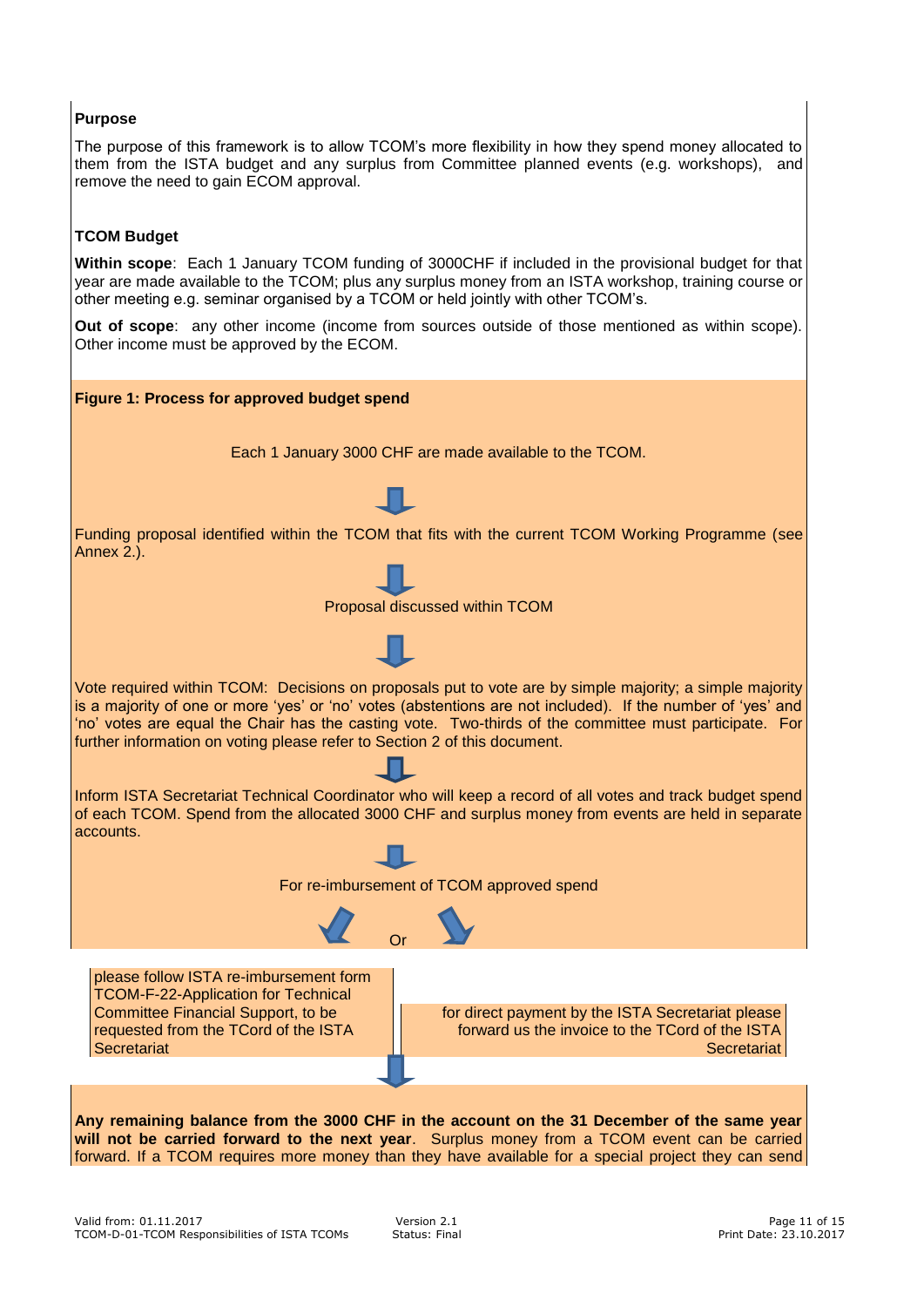their proposal on form 'TCOM-F-22-Application for Technical Committee Financial Support' to the ECOM for a decision.

# **ANNEX**

Annex 1: Working Programme and Progress Report

Annex 2: Funding proposal that fits with the TCOM Working Programme

# **DISTRIBUTION LIST**

ECOM

**TCOM** 

**TCord** 

Secretary General

Website

# **REVISION HISTORY**

| Version # | Changes                                                                                 |
|-----------|-----------------------------------------------------------------------------------------|
| 2.0       | Reference to ISTA Constitutions to be changed to ISTA Articles                          |
|           | New Advisory Groups included                                                            |
|           | Rules paragraph deleted since procedure is described in Rules SOP                       |
|           | Document adapted to new format and structure of QA system (Guideline made to Directive) |
| 2.1       | Enclosure of the TCOM Budget framework                                                  |
|           | Positioning Annexes correctly in the document                                           |
|           | Annex 3 renamed as Annex 1                                                              |
|           | Reference to the form TCOM-F-22-Application for Technical Committee Financial Support   |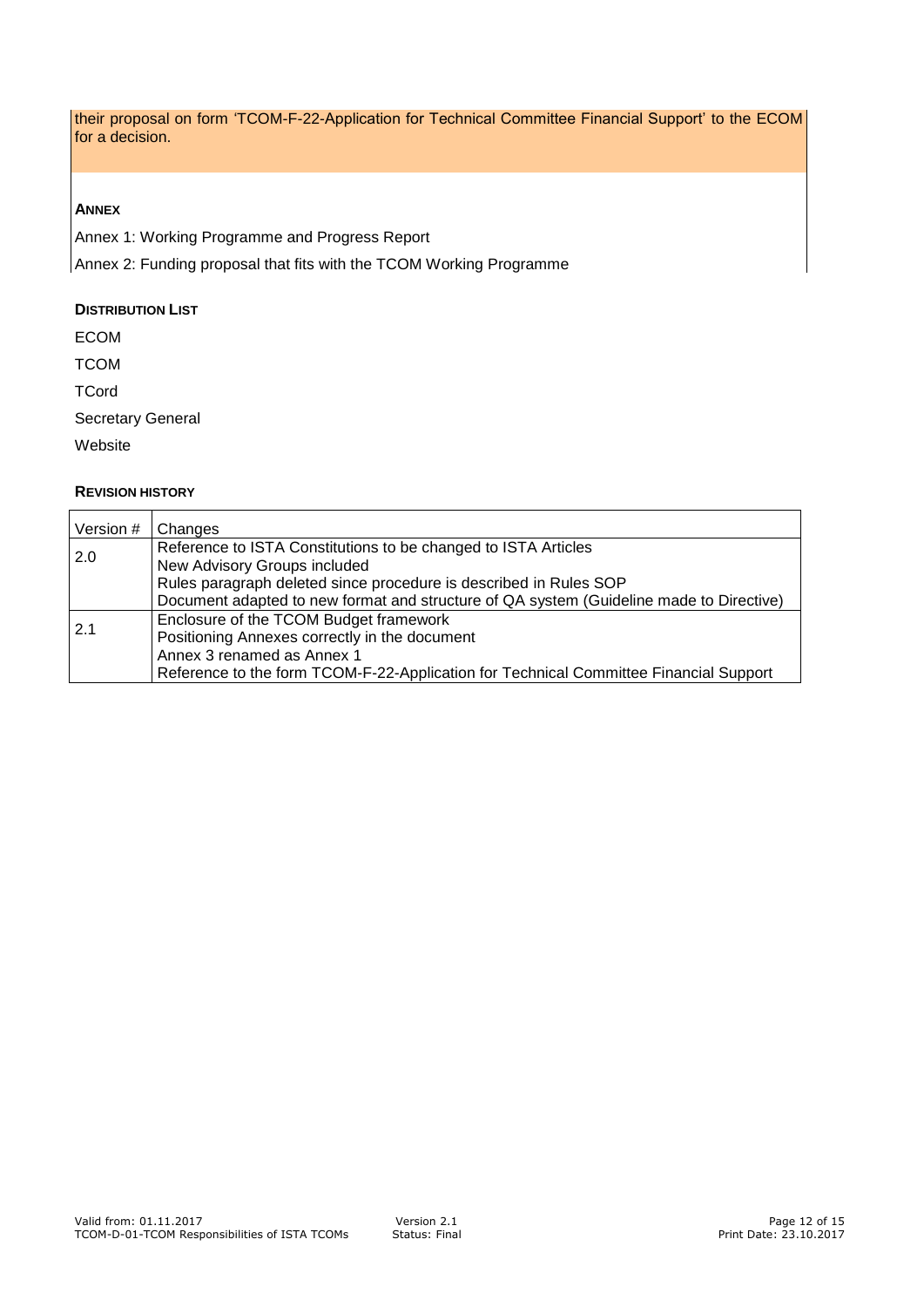#### **ANNEX 1: WORKING POGRAMME AND PROGRESS REPORT**

# **Committees' Working Programme and Progress Report**

The Committees' Working Programme is structured in five areas: (A) Rules Development, (B) Publications, (C) Workshops and Seminars, (D) Proficiency Tests, (E) Questions to the Committee and (F) Special Projects.

The form is intended to be used for documenting the tri-annual working programme and for recording progress in each of three annual reports. New items added after the final programme was approved should be highlighted.

# **A Rules Development**

|   | <b>A1 Introduction of New Methods</b> |                             |  |                                 |  |  |  |
|---|---------------------------------------|-----------------------------|--|---------------------------------|--|--|--|
|   |                                       | TCOM:   Method name/Subject |  | <b>Proposed Progress report</b> |  |  |  |
|   | <b>COM</b>                            |                             |  | finalisation   Date: YYYY       |  |  |  |
|   |                                       |                             |  |                                 |  |  |  |
| 2 |                                       |                             |  |                                 |  |  |  |

#### **A2 Introduction of New Species**

| <b>TCOM: Species and test</b><br><b>COM</b> |             | <b>Proposed</b> Progress report<br>finalisation   Date: YYYY |
|---------------------------------------------|-------------|--------------------------------------------------------------|
|                                             | <b>VVVV</b> |                                                              |
|                                             | <b>VVVV</b> |                                                              |

#### **A3 Introduction of Rules Changes**

|              | TCOM: Subject<br><b>COM</b> |             | <b>Proposed Progress report</b><br>finalisation   Date: YYYY |
|--------------|-----------------------------|-------------|--------------------------------------------------------------|
|              |                             | <b>VVVV</b> |                                                              |
| $\mathbf{2}$ |                             | <b>VVVV</b> |                                                              |

# **B Publications**

#### **B1 Rules accompanying publications**

|                | <b>TCOM: Publication title</b><br><b>COM</b> | <b>Proposed Progress report</b><br>finalisation   Date: YYYY |  |
|----------------|----------------------------------------------|--------------------------------------------------------------|--|
|                |                                              | <b>VVVV</b>                                                  |  |
| $\overline{2}$ |                                              | <b>VVVV</b>                                                  |  |

#### **B2 Training publications on specific seed testing topics**

|                | <b>TCOM: Publication title t</b><br><b>COM</b> |             | <b>Proposed</b> Progress report<br>  finalisation   Date: YYYY |
|----------------|------------------------------------------------|-------------|----------------------------------------------------------------|
|                |                                                | <b>VVVV</b> |                                                                |
| $\overline{2}$ |                                                | <b>VVVV</b> |                                                                |

#### **B3 Scientific information publications**

|              | <b>TCOM: Publication title</b><br><b>COM</b> | finalisation   Date: YYYY | <b>Proposed Progress report</b> |
|--------------|----------------------------------------------|---------------------------|---------------------------------|
|              |                                              | <b>VVVV</b>               |                                 |
| $\mathbf{2}$ |                                              | <b>VVVV</b>               |                                 |

# **C Workshops and Seminars**

#### **C1 Training and education workshops**

|                | <b>COM</b> | TCOM: Workshop subject and location |             | <b>Proposed Progress report</b><br>finalisation   Date: YYYY |
|----------------|------------|-------------------------------------|-------------|--------------------------------------------------------------|
|                |            |                                     |             |                                                              |
| $\overline{2}$ |            |                                     | <b>VVVV</b> |                                                              |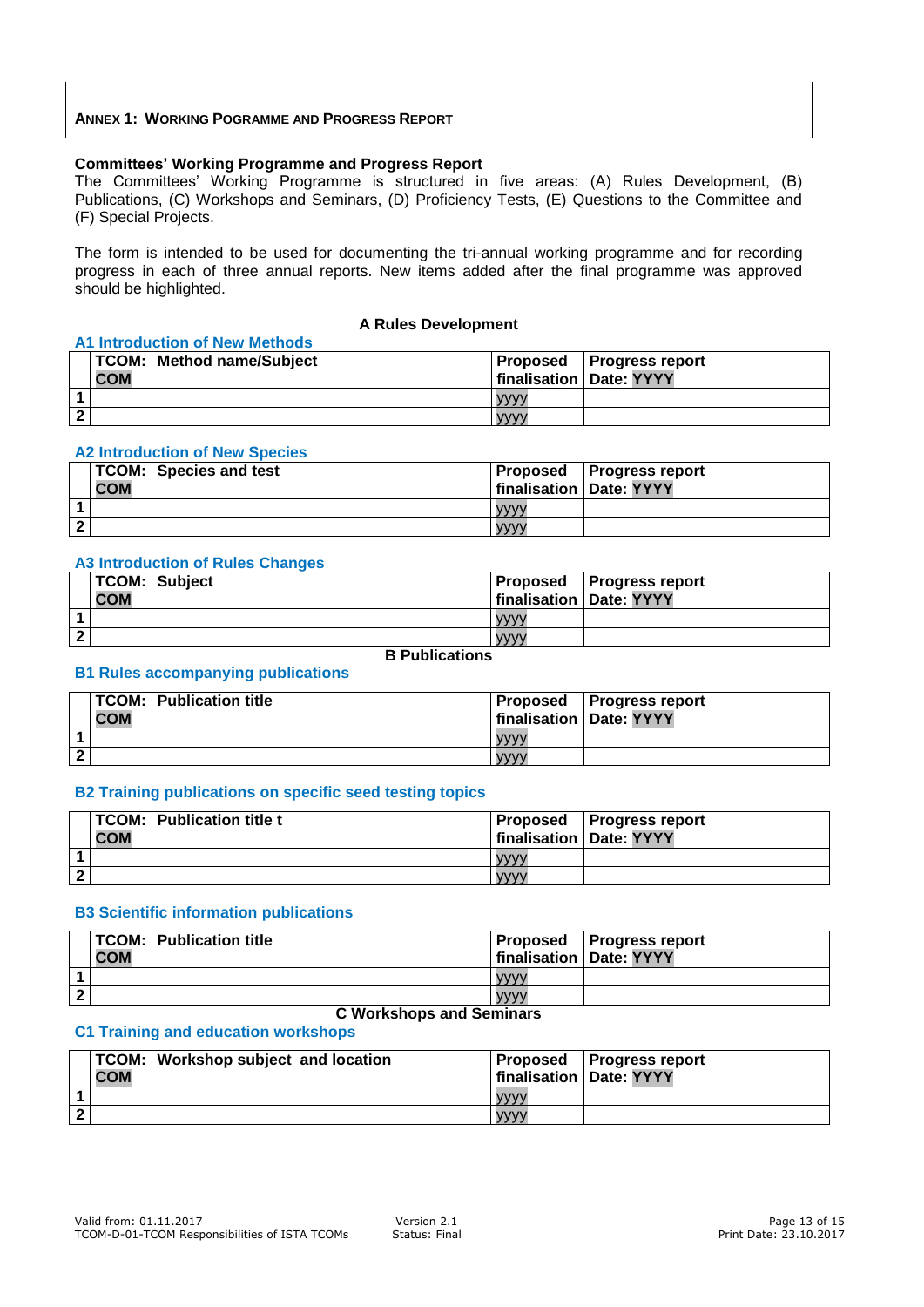# **C2 Seminars**

|              | <b>TCOM:</b> | <b>Seminar subject and location</b> | <b>Proposed</b> | <b>Progress report</b> |
|--------------|--------------|-------------------------------------|-----------------|------------------------|
|              | <b>COM</b>   |                                     | finalisation    | Date: YYYY             |
|              |              |                                     | yyyy            |                        |
| $\mathbf{2}$ |              |                                     | <b>VVVV</b>     |                        |
|              |              | <b>D Proficiency Tests</b>          |                 |                        |
|              | <b>TCOM:</b> | <b>Proficiency Test Subject</b>     | <b>Proposed</b> | <b>Progress report</b> |
|              | <b>COM</b>   |                                     | finalisation    | Date: YYYY             |
|              |              |                                     | <b>YYYY</b>     |                        |
| $\mathbf{c}$ |              |                                     | <b>VVVV</b>     |                        |
|              |              | <b>E</b> Questions to the Committee |                 |                        |
|              |              |                                     | Date            | From (country)         |
|              |              | <b>Subject of question</b>          |                 |                        |
|              | Subject      |                                     | <b>VVVV</b>     |                        |
| $\mathbf{2}$ | Subject      |                                     | уууу            |                        |

|                | <b>F</b> Special Projects                                                        |            |             |                           |  |  |  |  |
|----------------|----------------------------------------------------------------------------------|------------|-------------|---------------------------|--|--|--|--|
|                | TCOM: Project title/Subject and collaborating<br><b>Proposed Progress report</b> |            |             |                           |  |  |  |  |
|                | <b>COM</b>                                                                       | committees |             | finalisation   Date: YYYY |  |  |  |  |
|                |                                                                                  |            | vvvv        |                           |  |  |  |  |
| $\overline{2}$ |                                                                                  |            | <b>VVVV</b> |                           |  |  |  |  |

#### **Committee Membership Lists**

The list of committee members is part of the working programme; changes recorded for the annual report shall be highlighted and dated

| <b>TCOM: COM</b> | <b>Name</b>        | Country | Change and date |
|------------------|--------------------|---------|-----------------|
| <b>Chair:</b>    | Firstname Lastname | CС      | YYYY            |
| Vice-Chair:      |                    |         |                 |
| <b>Members:</b>  |                    |         |                 |

#### **Additional information for the annual report and issues of Common Technical Interest**

The committee should present here any additional relevant information regarding activities. In addition, information regarding issues of common technical interest, and world-wide developments in the committee's field of activity should be listed.

| <b>Date</b> | <b>Subject</b>            | <b>Comments</b>      |
|-------------|---------------------------|----------------------|
| mm.dd.yyyy  | Short subject description | Comments by the TCOM |
|             |                           |                      |
|             |                           |                      |